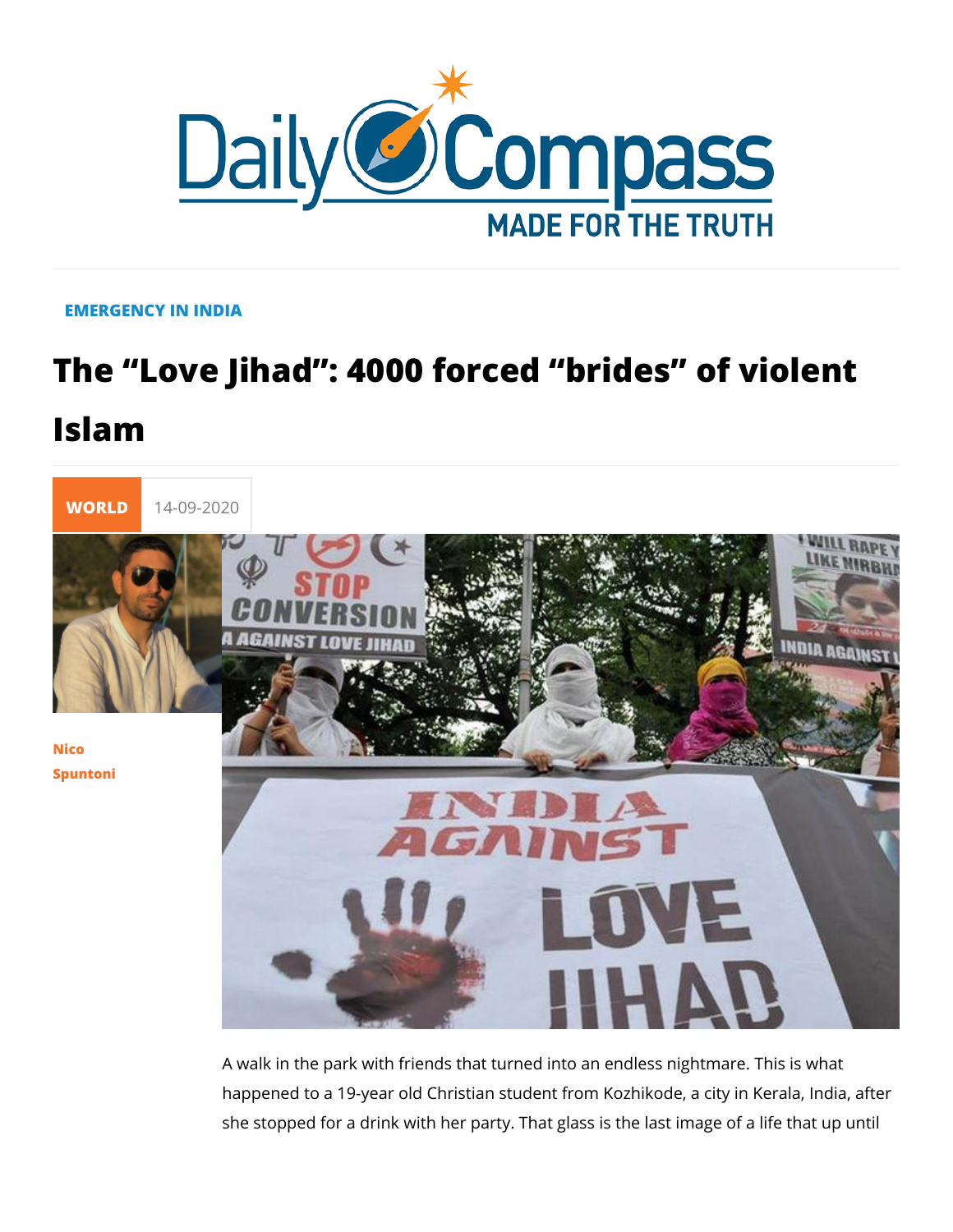then had been normal: one of her acquaintances in fact drugged her, kidnapped her, and raped her, and then filmed her for the purpose of blackmail.

**The violator gave her a very precise condition** in order not to publish the images of the rape on social media: her conversion to Islam. One year later and despite the denunciation made to the authorities, not only has the man not been arrested, but the girl's father was also urged by the investigators to lay aside his thirst for justice.

**In his private investigation, however,** the father discovered that his daughter is only one of the many victims of the group of Islamic fundamentalists to which her assailant belongs. What happened to this young female student in Kozhikode is not an isolated episode of crime news but one of the many cases of a tragically expanding phenomenon in Kerala known by the name that is an oxymoron: *Love Jihad*.

**The Indian newspapers call it the holy war of love**, but – as the story just told shows – there is no trace of love in the plague that is ruining the life of thousands of youth and their families. The *Love Jihad* only surfaced marginally on the media of our home to tell of the more of less voluntary escapes of Western girls, often minors, who are seduced via social media by militiamen and propagandists of Isis, who convince them to move forever to Syria or Iraq. There they face a tragic destiny: they become *foreign fighters* or sexual slaves of the Caliphate, who are brutally killed if they go back on their choice, as happened to Samra Kesinovic, the 17-year-old Austrian girl who was beaten to death in Syria because she was trying to return to Vienna.

**In Kerala, however, the** *modus operandi* **of the Islamic fundamentalists** does not rely on imprudence but on the sense of shame that is still deeply rooted in Indian society. Here, in fact, the majority of cases of the so-called *Love Jihad* have Christian or Hindu girls as victims who are kidnapped and raped and who then, under blackmail, feel forced to abjure their original faith and to yield to forced marriages with their Muslim rapists. It is a rampant religious persecution that is perpetuated on the body of women and based on the sense of impunity fueled by the indifference of the authorities and local communities.

**Very often the same families struck by this tragedy** are the ones that provide a reason for it, because of an insane sense of shame that is difficult to eradicate from a society that preserves widespread pockets of male chauvinism. The father of the young woman student from Kozhikode, instead, had the courage to come forward by himself, ignoring the invitations to desist formulated by the same investigators and, again by his own investigation, discovered that 52 other young Christian women, including 6 other